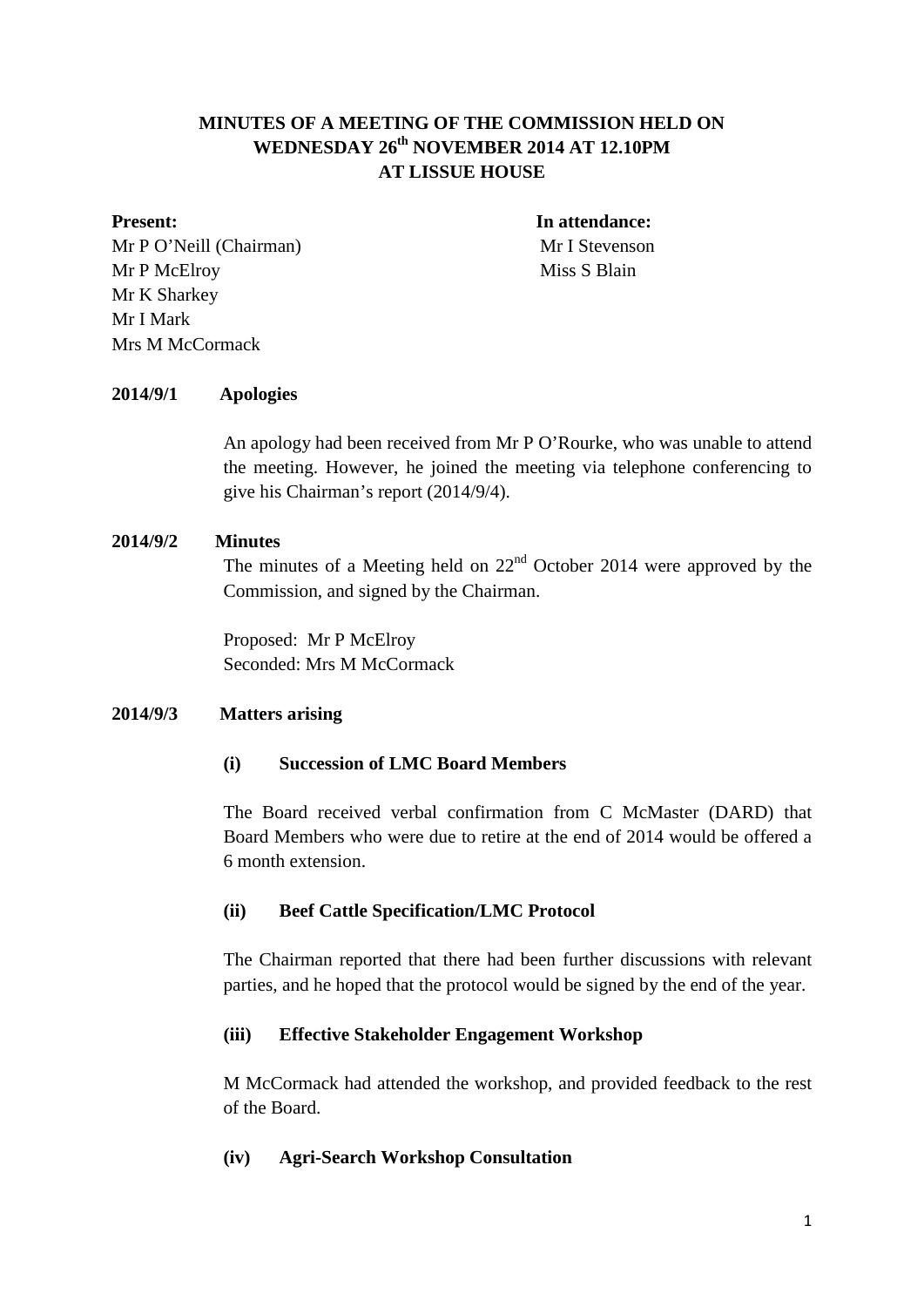The Chief Executive advised that LMC had not provided a response.

## **(v) Remuneration Committee Meeting**

**Action Point:** The Board agreed that the Remuneration Committee would meet on 2nd December 2014 at 11.00am at Lissue House.

*Mr P O'Rourke joined the meeting via telephone at 12.20pm*

## **2014/9/4 Chairman's Report**

Mr P O'Rourke reported on meetings he had attended since the last Board Meeting.

# **(i) Meeting with C McMaster (Director of Food, Farm and Rural Policy Division, DARD).**

Mr P O'Rourke summarised the main areas discussed by C McMaster with the Board at the meeting held immediately prior to the Board Meeting.

# *Withheld – Commercially Sensitive*

# • *LMC Business Case*

**Action Point**: The Remuneration Committee will meet urgently to consider C McMaster's comments, and discuss how to progress the business case.

# • *Succession of Board Members*

See 2014/9/3(i)

# • *AFBI/LMC Conference*

Mr P O'Rourke reported that that conference had been very well attended, and that good feedback had been received.

**Action Point:** The Board agreed that LMC should promote itself more strongly at future events.

*Mr P O'Rourke left the meeting at 12.40pm*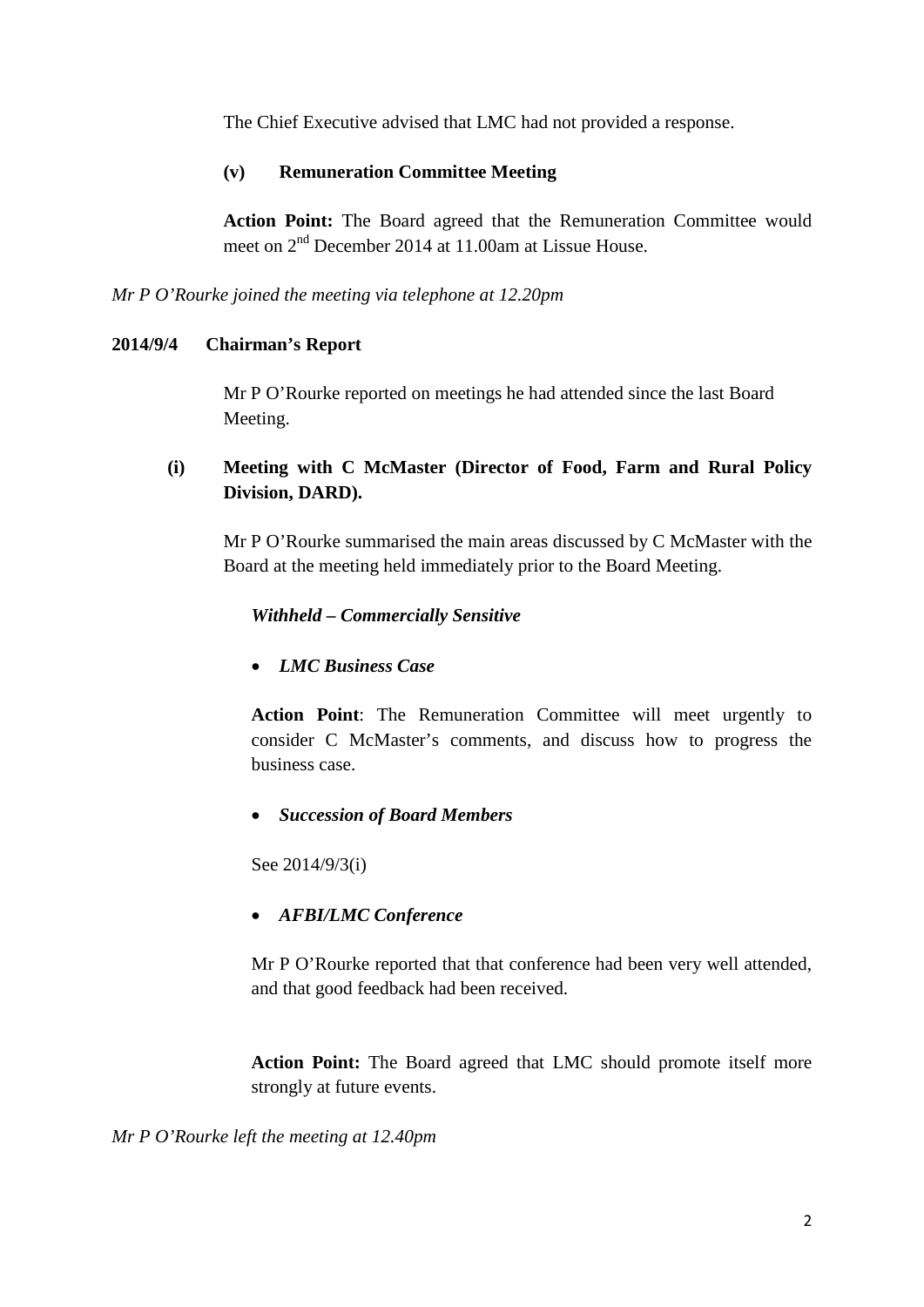## **2014/9/5 Chief Executive's Report**

## **(i) Red Meat Strategic Forum (RMSF)**

**Action Point:** The Board agreed to review the future of the RMSF at the end of the DETI review of agri-food marketing and promotion.

*Mr P O'Neill declared a conflict of interest, which was noted by the Board*.

# **(ii) DARD Request for Financial Assistance**

The Chief Executive informed the Board that DARD had asked LMC to cofund with the pork and poultry sectors the travel costs of a DARD Senior Vet to China for a negotiation meeting with the Chinese Government on poultry, pork and TSE's.

**Action Point:** The Board agreed to provide funding for travel costs, and will also consider any future requests.

## **(iii) Business Plan/Strategic Plan/Accounts**

The Chief Executive circulated a letter from DARD with an indicative timetable for approval of the Business Plan, Strategic Plan, and LMC Accounts.

**Action Point:** The Chief Executive will discuss, and agree timetable dates with the Head of Food Policy Branch (DARD).

# **(iv) Global Conference on Sustainable Beef - Brazil**

The Chief Executive had circulated to the Board a report on LMC's recent attendance at the Brazil conference.

*Mr P O'Neill declared a conflict of interest, which was noted by the Board*.

# **(v) NIFCC Contract**

The Chief Executive advised the Board that LMC had agreed a final year extension to the contract with NIFCC